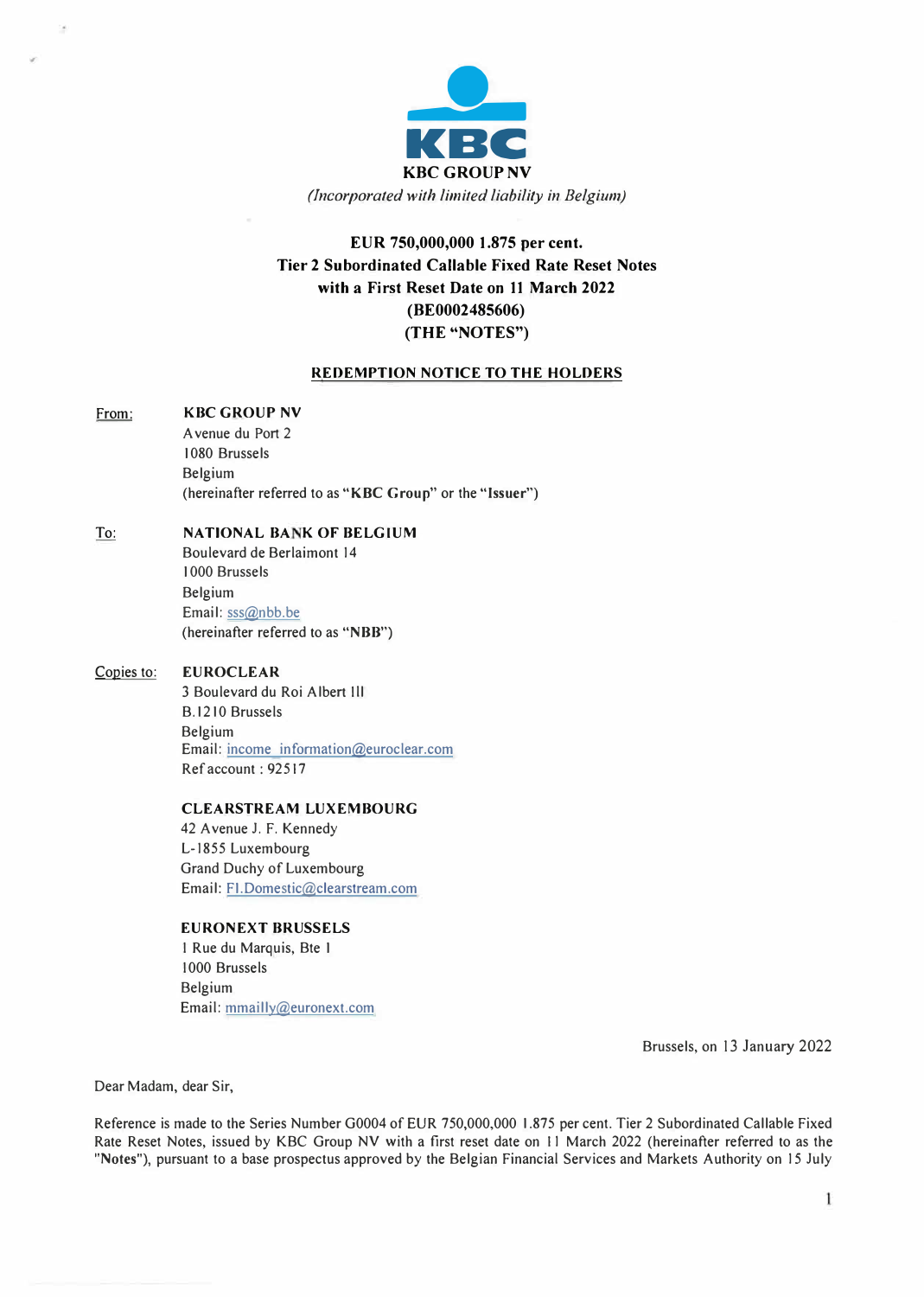2014 (hereinafter referred to as the **"Prospectus")** and final tenns executed by the Issuer on 11 March 2015 (hereinafter referred to as the **"Final Terms");** and

Terms used herein, but not defined in this redemption notice (hereinafter referred to as the "Notice"), will have the same meaning as ascribed thereto in the Prospectus and in the Agency Agreement.

# **IT HAS BEEN AGREED AS FOLLOWS:**

- I. In compliance with the provisions of the Final Tenns and the Prospectus, and more specifically in compliance with Condition 4 *(Redemption, Purchase and Options)* paragraph (d) *(Redemption at the Option of the Issuer)* of the Prospectus, the lssuer shall call and redeem the Notes on l l March 2022 (hereinafter referred to as the **"First Reset Date").**
- 2. Pursuant to the Final Terms, Condition 4 *(Redemption, Purchase and Options)* paragraph (d) *(Redemption at the Option of the Issuer)* and paragraph (i) *(Conditions to Redemption and Purchase of Subordinated Tier 2 Notes)* and Condition 12 *(Notices)* of the Prospectus, this Redemption Notice to the Noteholders is delivered to the NBB (in its capacity as operator of the Securities Settlement System), not less than 30 nor more than 60 days before the First Reset Date, for onward communication by the NBB to the participants of the Securities Settlement System and shall be deemed given on the date and at the time it is delivered to the Securities Settlement System.
- 3. All of the Notes shall be redeemed on the First Reset Date at their Early Redemption Amount, for a total amount of EUR 764,062,500 (i.e. in principal of EUR 750,000,000 and interest of EUR 14,062,500).
- 4. We confirm that:
	- In compliance with Article 6.1 *(Notice to Agent)* of the agency agreement entered into between KBC Group NV as lssuer and KBC Bank NV as Domiciliary Agent, Paying Agent, Listing Agent and Calculation Agent on 15 July 2014 (hereinafter referred to as the **"Agency Agreement"),** notice of the redemption of the Notes has been given by the Issuer to the Agent at least 14 days before the latest date for the publication of the notice to Noteholders (a copy of this notice is attached hereto - *Annexe);*
	- Pursuant to Condition 4 *(Redemption, Purchase and Options)* paragraph (i) *(Conditions to Redemption and Purchase o.f Subordinated Tier 2 Notes)* of the Prospectus:
		- (i) all conditions prescribed under Applicable Banking Regulations are complied with; and
		- (ii) any alternative or additional pre-conditions to redemption or purchase, as applicable, set out in the Applicable Banking Regulations for the time being or required by the Relevant Regulator are complied with;
	- This Notice is irrevocable.
- 5. To the extent that the Notes are admitted to listing and trading on the Euronext Brussels, this Redemption Notice will also have to be published in accordance with the rules and regulations of such market and, in addition to the foregoing, will be deemed validly given on the date of such publication.

In witness whereof the lssuer has caused this Notice to be executed by its respective officers duly authorised thereto as of the date first above written.

This Notice shall be governed by and interpreted in accordance with English law and will be subject to the exclusive jurisdiction of the courts of Brussels.

This Notice is dated on the date first above written.